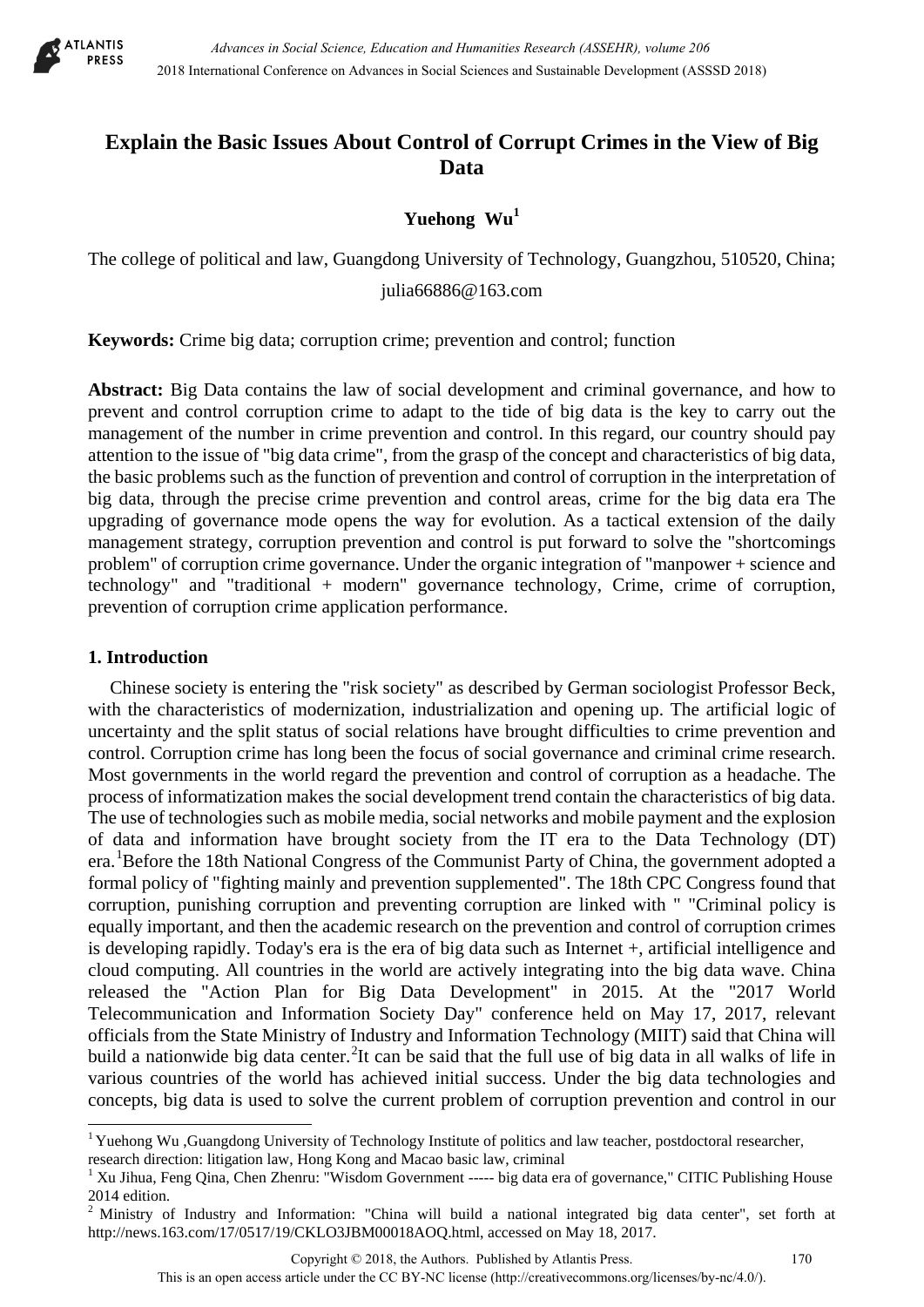country and improve the economic and social benefits of prevention and control of corruption crimes in our country It is very important. Based on this, in the era of big data, intelligence research, risk warning and information analysis technologies may provide new ideas for the scientific prevention and control of corruption crimes in China.

The "13th Five-Year Plan" proposal adopted by the Fifth Plenary Session of the 18th CPC Central Committee put forward the proposal of "implementing the strategy of national big data and promoting open sharing of data resources" to elevate big data to unprecedented heights. In 2017, the National Attorney General's Conference proposed that in order to comply with the development trend of the information era, take the construction of e-government as a starting point and take the application of big data as the guide, and gradually realize the exchange and sharing of information resources with other political and legal departments and relevant administrative departments, Pay close attention to upgrade and perfect the unified business application system, comprehensively promote the construction of national procuratorial big data center, and accelerate the construction of intelligent quarantine "; On May 17, 2017, the Supreme People's Procuratorate issued the" Guidelines for Large-scaly Proceedings (2017-2020) " , Analyzed the background and current situation of procuratorial big data construction and formulated the list of key tasks, which laid a solid foundation for the dataization direction of procuratorial work in the future.

### **2. The Concept and Characteristics of Big Data**

#### **2.1 The Concept of The Big Data**

The definition of big data, the academic community divergent opinions. In the international community, Gartner, a world-renowned IT research and consulting firm, said: "Big data is a diverse, massive and growth-oriented information asset that generates strong decision-making power based on new processing paradigms, Insight and process optimization capabilities. "<sup>[3](#page-1-0)</sup>Nomura Research Institute, a well-known think-tank in Japan, said: "Big data is a collection of large amounts of data and information resources that are difficult to manage using the existing general technologies." According to Forrester, a well-known consulting firm in the United States, "Big data is to fill There is a gulf between information and your capabilities, turning information into insight into your business. "<sup>[4](#page-1-1)</sup>Visible, the international community of scholars on the definition of big data, though different, but all stressed the big data contains information resources, complex, can be mined and other factors. In China, some scholars think: "Big data refers to the data combination that can not be perceived, acquired, managed, processed and served by traditional information technology and software and hardware tools within tolerable time."<sup>[5](#page-1-2)</sup>"Big data, or huge amounts of data, refers to massive, high-growth, and diverse information assets that require new processing models for greater decision-making, insight, and process optimization."<sup>[6](#page-1-3)</sup>The so-called big data, refers to the data explosion in the era of massive data mining, analysis, and for the use of technological innovation, which hosts the platform is mainly focused on the Internet platform.<sup>[7](#page-1-4)</sup>Can be seen that although the definition of big data domestic scholars have different opinions, but also mentioned the large capacity, pending processing, information resources and other factors. *Advances in Social Xiens, Education and Humanities Research (ASSEHR), where 266*<br>
The is very important. Based on this, in the can of big data, instilligence research.<br>
The is very important Research (this in the constrai

Big data, as a new type of technology architecture, is a new trend in the development of modern information technology. This paper argues that big data refers to a diverse, massive and highly-growth information asset over a period of time that is based on a new processing paradigm that

 $\overline{a}$ 

<span id="page-1-0"></span><sup>&</sup>lt;sup>3</sup> Zhang Yuhong: "taste big data", Peking University Press, 2016 edition, the first 109 pages.

<span id="page-1-1"></span><sup>&</sup>lt;sup>4</sup> Nicole Laskowski. The big data architecture dilemma for<br>CIOs. TechTarget.http//searchcio.techtarget.com/feature/The-big-data-architecture-dilemma-for-CIOs.2014-08

<span id="page-1-2"></span><sup>&</sup>lt;sup>5</sup> Li Guojie, Cheng Xueqi: "Big-Data-Research: Major Strategic Areas for Science, Technology and Economic Development in the Future ------- Present Status and Scientific Considerations of Big Data", Proceedings of the CAS, 2012, No.6.<br><sup>6</sup> Big Data, at https://baike.so.com/doc/5374131-5610149.html, November 4, 2013.

<span id="page-1-3"></span>

<span id="page-1-4"></span><sup>&</sup>lt;sup>7</sup> Wang Fang: "Prevention and Control Countermeasures of Internet Financial Crimes in Big Data Era", in "Time Finance", No. 1, 2016.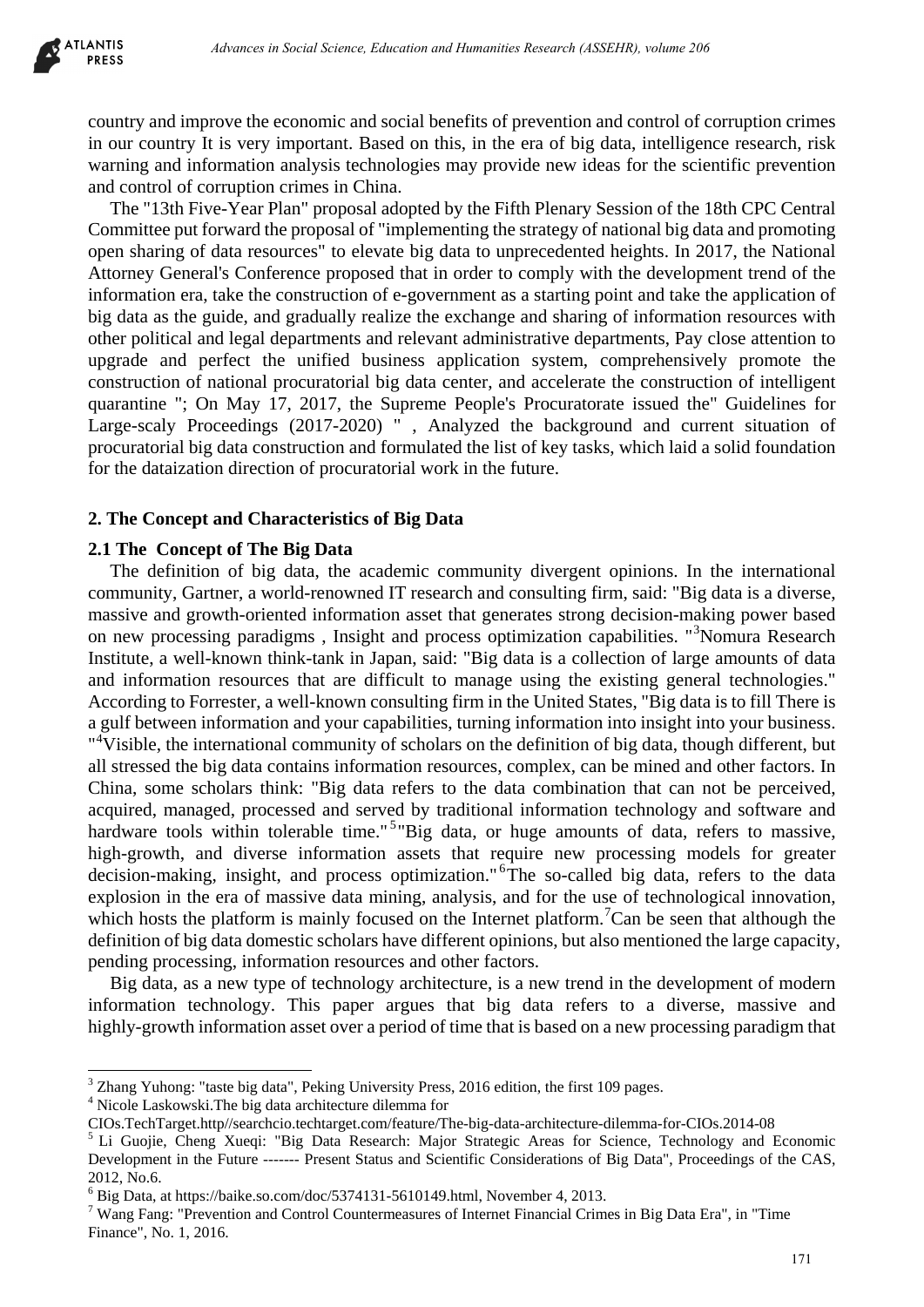

 $\overline{a}$ 

is vast in scope and generates strong decision-making power, insight, and process optimization capabilities As well as tremendous value of pending information.

# **2.2 The Features of The Big Data**

Based on the above analysis, it can be concluded that big data has the following characteristics:1. Big data is a data set. Big data is a set of data with large data capacity, multiple data types, fast growth and low value density. Large data capacity, that is, the magnitude of data has risen from GB to TB, PB and even ZB, can be called massive, huge or even excessive, and is still continuing to explode;<sup>[8](#page-2-0)</sup>The data category is more data information from the original simple numerical, character and text to web pages, pictures, video, image and location information, such as semi-structured and unstructured data types; rapid growth that the timeliness of big data requirements Data processing can be done in real-time and fast. To achieve this goal, the hardware platform required to be used can also be updated synchronously, and technologies such as distributed computing, parallel computing, software engineering and artificial intelligence are applied to it.<sup>[9](#page-2-1)</sup>The low value density means that the Internet is full of repetitive and fake information, often valuable information is more scattered and less dense. 2. Big data is a new generation of information system architecture and technology. Big Data is a next-generation information system architecture and technology that enables the collection, storage, and correlation analysis of large numbers, diverse sources and diverse formats of data. 3. Big data represents a new way of thinking. Big data represents a new way of thinking ----- Big data thinking is a powerful cognitive world that can help people discover new knowledge, create new value, improve new abilities and form new formats from vast amounts of data The world's ability.<sup>[10](#page-2-2)</sup>

# **3. The Function of The Big Data in The Prevention and Control of Corruption Crimes**

## **3.1 Enhance the Prevention and Control of Corruption Crime Initiative and Rigor**

Big data emphasizes data integrity and miscellaneous, and using big data technology can bring the case closer to the truth. In the process of prevention and control of corruption crime, from the superiority of big data analysis and forecasting, big data analysis and forecasting technology is introduced into the prevention and control of corruption crimes. Using big data technology to integrate information resources and optimize the information resource utilization chain can overcome the hierarchical , Fragmented and regional administration mode may bring the impact of "administrative fragmentation", to achieve "point to point, menu-based" management and services. Especially in the prevention and control of corruption crimes, big data technology will play a crucial role. Through data monitoring, mining and analysis, we can find the anomalies and risk factors in corruption crimes in time, predict the trends and probabilities of corruption crimes, remind us of "what is happening" and guide the relevant actors to make prevention and control strategies and self-protection Measures to further reduce the risk of failure of information reporting, prevent and avoid major corruption crimes, and ultimately enhance the prevention and control of corruption crimes initiative and rigor! Relevant agencies and departments to deal with corruption crimes should use big data technology as a major prevention and control tool to achieve the maximum integration and sharing of social information resources among government departments with population-based information and information as the main body, and use this technology to improve the " Abnormal "attention, timely prediction, early warning of corruption crimes. *Advances in Social Science, Education and Humanities Research (ASSEHR), where 266</sub><br>
and generates strong decision-making power, insight, and process optimizes<br>
and generates strong decision-making power, insight, and proc* 

**3.2 Increase The Accuracy and Effectiveness of Crime Prevention and Combating Corruption**

Prediction is a core element of big data technology, and efficiency is one of the features of big data technology. At present, big data is mainly used to (1) report corruption offenses with traditional evidence; (2) enhance the transparency of government operation; (3) build a database of corruption

<span id="page-2-0"></span> $8$  Duan bamboo, Tian Hong editor: "big data foundation and management", Tsinghua University Press, 2016 edition.

<span id="page-2-2"></span><span id="page-2-1"></span><sup>9</sup> Duan bamboo, Tian Hong editor: "big data foundation and management", Tsinghua University Press, 2016 edition. <sup>10</sup> See Zhiguang Shan: "" on the promotion of big data development action outline "interpretation," URL: http://news.xinhuanet.com/info/2015-09/17/c\_134632376.htm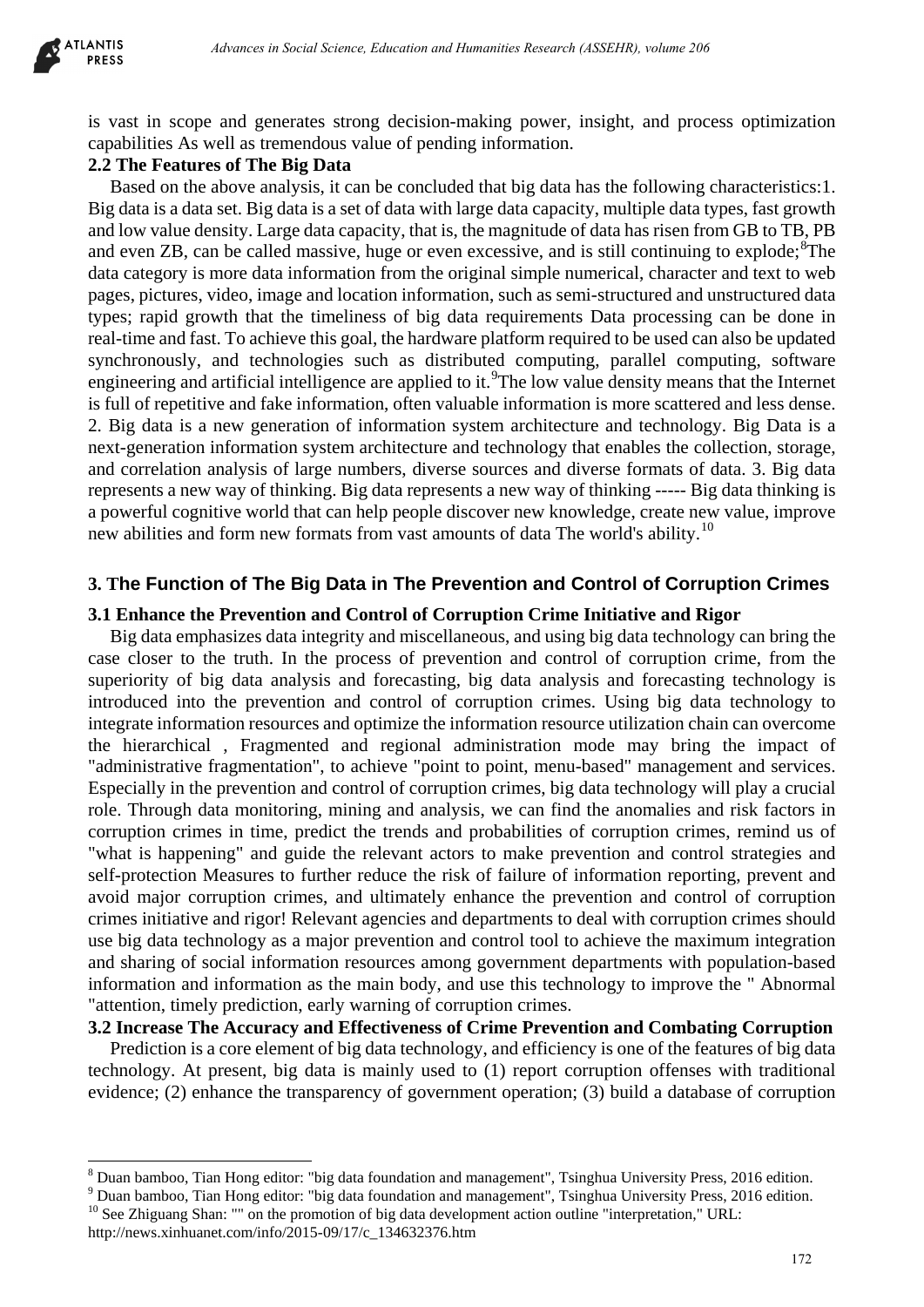

 $\overline{a}$ 

crimes; and  $(4)$  recover the stolen goods from big data.<sup>[11](#page-3-0)</sup>In the prevention and control of corruption crimes, the use of big data thinking and big data tools, the introduction of corruption crime spatiotemporal analysis system and hotspot analysis and prediction technology, you can address, space and other static factors and character, event information and other dynamic factors, the massive data "Instant" into intelligence products, changing the advantages of lag analysis of traditional criminal offenses, dynamically grasping the characteristics and trends of the law of corruption crimes in terms of quality, quantity, time and space, and enriching the means of detecting and solving crimes; meanwhile, using the thinking of big data to analyze the traditional situation Store outdated information into available information. Through the instantaneous and dynamic analysis and prediction of multiple corruption crimes, the relevant time and space information can be intelligently associated and dynamically cross-checked so as to quickly lock the suspects, Providing a new way of thinking on issues related to the handling of cases and people, improving the accuracy of cracking down on and preventing corruption crimes, and achieving the goal of "breaking the big case more quickly and breaking more small cases and controlling the crime better." For example, an instant analysis of the amount involved in a crime of embezzlement and bribery can accurately predict corrupt crimes such as corruption and bribery.

# **3.3 To Help Punish Corruption Crimes, Corruption Prevention and Control to Enhance the Effectiveness of Corruption**

Technology is a double-edged sword that can be used illegally by criminals when it is convenient for people to produce and live. In the field of corruption crime, it is manifested in the increasingly concealed and intelligent means of crime, the difficulty of finding criminal clues, the difficulty in collecting evidence of crime, and the large number of criminal blacks (that is, the number of corruption crimes that have been implemented but have not yet been investigated and dealt with by organs). Big data provides a new perspective to solve these problems. Due to the data recording and restoring the world, the crime of corruption can be transformed into recordable and analytic data, dispersed in a third party. By mining the massive related information, the information associated with the crime can be found, and the crime at that time can be traced back and restored. Criminal clues and their accurate analysis. However, controlling the black number of corruption crimes is the core of preventing and controlling corruption crime fundamentally. Because of the existence of black crime of corruption, the criminals are lucky, and subjectively believe that crime and punishment do not have the necessary causal link, even if they are punished It is only a possibility, not to mention penalties are not timely. The principle of the profitability of crime determines the probability that the suspect will be repeatedly weighed before the implementation of the corruption crime to judge his behavior may be found. If the probability is small, it will strengthen its determination to commit crimes; on the contrary, it will reduce its tendency to commit crimes.<sup>[12](#page-3-1)</sup>Therefore, big data technologies can help punish corruption crimes. *Advances in Social Science, Education in Humanities Research (ASSEHR), wolume 206*<br>
excert the stolen gonds from hig data. <sup>1</sup>In the prevention and corntrol of energy of the proposition and horizon and horizon and horizon

In the era of big data, everyone creates data for their own actions and also contacts other people's behavior data due to specific social roles. The data on the behavior of corrupt officials include precisely the data that the corruption prevention and control authorities find it hard to grasp. The use of the Internet, cloud computing, and artificial intelligence in turn allows each individual to express their opinions freely through virtual spaces. The public's high concern about corruption crimes and zero tolerance have stimulated citizens' willingness to participate in the prevention and control of corruption crimes, to a certain extent, enhanced the effectiveness of prevention and control of corruption crimes. Performance in three aspects: (1) prevention and control of a wide range of subjects. The most important thing for anti-corruption is public participation. The public spread their own corrupt information through new technologies such as the Internet. This has caused the Discipline Inspection Commission and procuratorate departments to pay attention to them and even

<span id="page-3-0"></span><sup>&</sup>lt;sup>11</sup> Zhang Ling and Guo Yan, eds., Crime Prevention and Control under the Age of Big Data, Proceedings of the Annual Meeting of China Society of Criminology (2017), China Procurator's Publishing House 2017Edition, p. 834.<br><sup>12</sup> Cheng Hong: "The Transformation of the Investigation Mode of Anti-Corruption in the Background of Big Data",

<span id="page-3-1"></span>China Prosecutor, No. 2, 2015.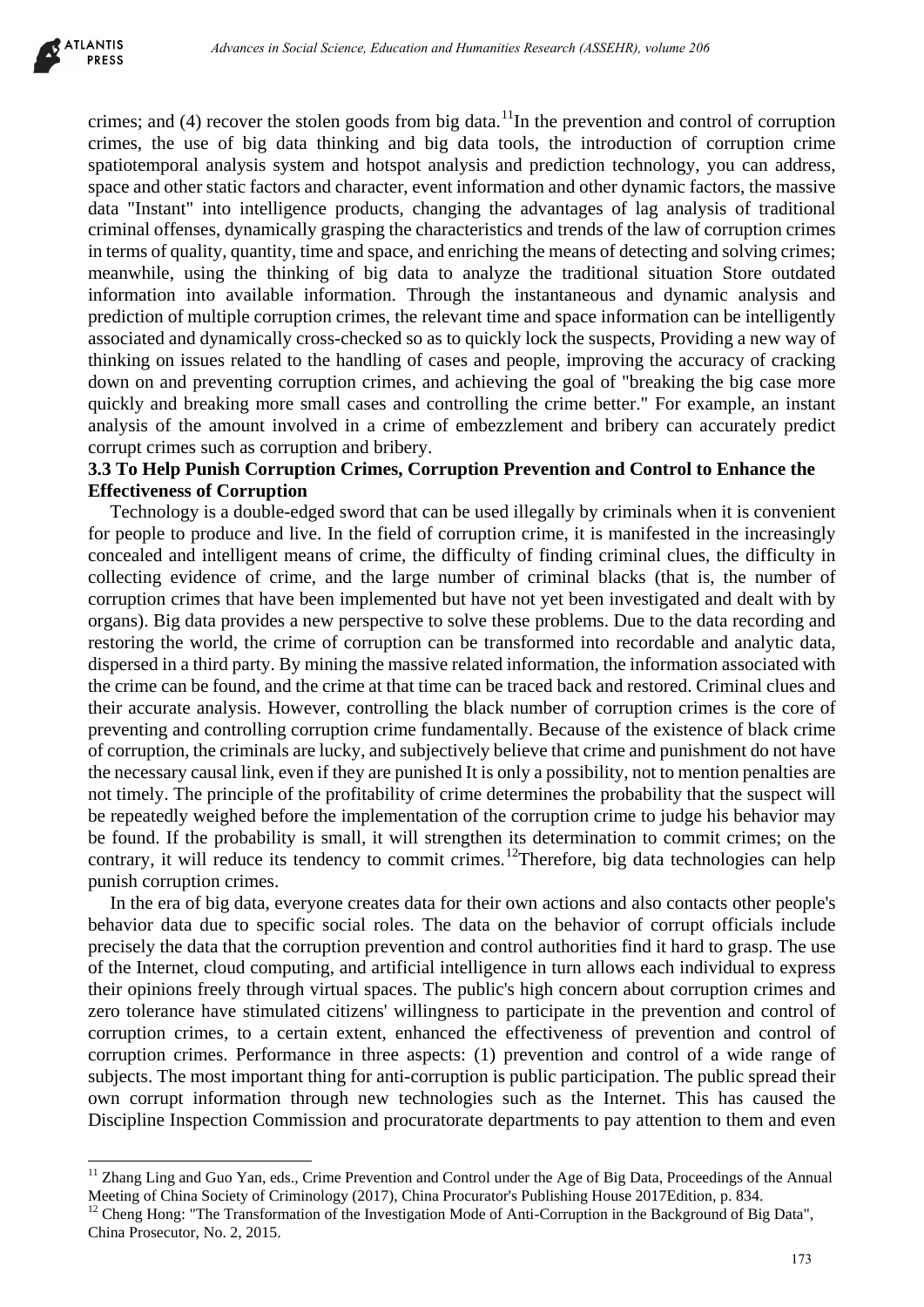

investigate them. (2) There are many means of prevention and control. Specific cases of corruption crimes will spread through the media and circle of friends through unspecified new technological means so as to give all those who may be involved in crimes a warning and thus dare not defy them; (3) to follow up the prevention of corruption crimes Into the forecast in advance. According to the big data thinking mode and processing method, through collecting and analyzing big data, the factors associated with the crime of corruption are identified. If the factor appears, it indicates that the corruption crime has occurred or is about to occur, and targeted prevention measures can be taken. **3.4 Conducive to Improving The Decision-making Authority of The Scientific, Guiding and The Development of Personal Corruption Prevention and Control Policies**

The nature of big data is a way of using information resources, which has a profound and extensive impact on human society. Big data has the following performance in the area of corruption crime prevention: (1) data recording world; (2) data restoration behavior; (3) data forecasting future. The use of big data methods can maximize the perfect symmetry of information to improve the level of scientific and democratic decision-making. Corrupt criminal decision-making departments and decision-makers should attach great importance to the use of corruption-related information resources, make full use of social and institutional (department) big data resources, "let the data speak" to improve the efficiency of decision-making and operational as the goal, establish and improve the judiciary Decision-making and operational processes, establish and improve an open and flat decision-making management system so that the macroeconomic decisions of the judiciary are based on as much data support as possible, rather than local factual and empirical judgments, and effectively improve the scientific decision- Reliability, objectivity.<sup>[13](#page-4-0)</sup>Such as the use of big data technology as much as possible to collect mass recommendations, from decision-making bodies and policy makers to "think their ideas and ideas" to the masses, netizens come up with ideas, policy makers from "ideas, ideas" change, to make more decisions Closely to reality, close to the masses, close to the grassroots level, so as to achieve the goal of "public opinion leads the prevention and control of corruption crimes". *Advances in Social Science, Education and Themaining Beneral d238EHR), where 266<br>
(2) There are many means of prevention and control. Specific eases of corruption<br>
(2) There are many means of prevention and control. Speci* 

The current prevention and control of corruption crimes essentially focus on the "remedial measures to make the best of one country and the right one", mainly focusing on the specific cases investigated and dealt with by anti-corruption departments, analyzing the loopholes in the system and putting it to the whole field for preventive education, To a certain industry, a certain post, a specific corruption risk of individual officials point, the effect is not good, but also poor. With the analysis of the data of the industries, posts and individuals and the combination of corruption crimes data, we can precisely draw the corruption risk chart of "industry, job and personal" in order to make different prevention and control policies according to different targets , To achieve the best prevention and control effect.

#### **4. Conclusions**

 $\overline{a}$ 

Humans have quietly entered the era of big data, the data itself does not add any value, its main performance is reflected in how to deal with, analyze and make use of these data. The use of big data to drive corruption crime governance decision-making for future corruption crime governance decision-making to achieve the scientific and technological possibilities, corruption crime prevention and control departments to comply with the development trend, seize the opportunities for development, the application of big data, relying on big data, data-driven decision- Let the data support anti-corruption, to achieve the best prevention and control of corruption crimes. Of course, while this technology brings about a great change of ideas, it also brings many problems such as privacy and infringement of personal information to the corruption crime governance itself. Therefore, it faces many disputes and questions. In any case, the original extensive prevention and control decision-making model of crime will inevitably shift towards a refined and scientific

<span id="page-4-0"></span><sup>&</sup>lt;sup>13</sup> See Wang Qing and Jiang Ping, "Design and Construction of Metropolitan Big Data Police Cloud Computing Platform ------- Take Nanjing Public Security Big Data Police Cloud Computing Platform as an Example", "Police Technology", Issue 5, 2016 .